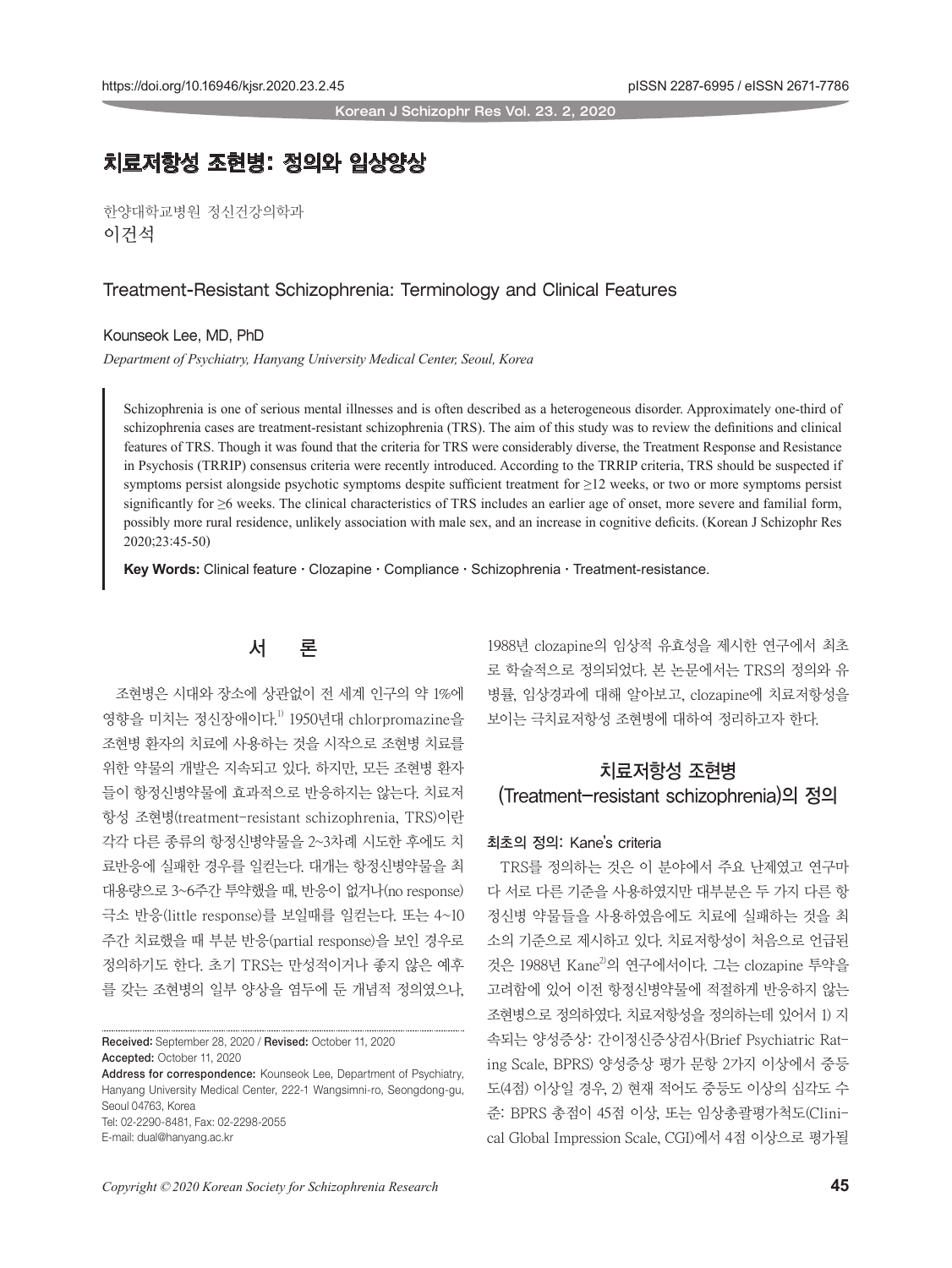때, 3) 질병의 지속: 지난 5년간 좋은 사회적 또는 직업적 기능 이었던 기간의 부재, 4) 약물내성상태(drug refractory condition): 적절한 항정신병약물 치료에도 불구하고 반응을 보이 지 않는 경우 즉, 적어도 3개의 기간 동안 2개 이상의 약물을 chlorpromazine 등가용량 1,000 mg 이상 사용하였음에도 불구하고 유의미한 증상의 호전을 보이지 않거나, BPRS 점수 가 20% 이상 감소하지 않았거나, haloperidol을 6주 이상 사 용하였음에도 내성을 보이는 경우로 정의하였다.

이후 개정된 기준(modified Kane's criteria)에서는 기존의 정의에 비해서 독립된 치료기간이 3개에서 2개로, chlorpromazine 등가용량이 일일 1,000 mg에서400~600 mg으로 완화 되었다. 3-6)

#### 치료지침에서의 정의

미국정신의학회(American Psychiatric Association, APA) 에서는 적절한 기간(최소 6주) 및 용량(치료 범위)으로 여러 번(최소 2 회)의 항정신병약물 치료에 대한 증상 반응이 거의 없거나(little) 전혀 없는 것(no response)으로 정의하였다.<sup>7)</sup>

세계생물정신의학회(World Federation of Societies of Biological Psychiatry, WFSBP)의 지침에서는 2가지 이상(그 중 적어도 1가지가 비정형) 항정신병약물로 치료하였음에도 불구하고 2회 이상의 치료실패가 있는 경우로 정의하였다.<sup>8</sup> 치 료실패는 약물을 충실히 복용하였음에도 불구하고, 정신병리 또는 치료 목표의 현저한 개선이 없는 경우(no significant improvement)를 기준으로 하였다.

영국의 국립보건임상연구소(National Institute for Health and Clinical Excellence, NICE)의 지침에서는 4~6주 이상 의 치료기간 중 2개(그 중 적어도 1가지가 비정형) 항정신병약 물로 치료하였음에도 불구하고 만족할만한 수준의 임상적 호 전을 보이지 않을 때로 정의하였다. 9)

국내의 경우 조현병 약물치료 지침서에서 화학적으로 상이 한 최소 두 가지의 항정신병약물(하나는 반드시 비정형 항정 신병약물)을 충분한 치료 용량(chlorpromazine 등가용량 ≥600 mg/일)으로 각각의 약물마다 충분한 기간(4~8주) 동 안 치료했음에도 불구하고 치료반응이 없다면 치료 저항성 조 현병으로 판단한다고 하였다.<sup>10)</sup> 상기 내용들은 표 1에 비교하 여 정리하였다.

비록 각 지침마다 다양하기는 하지만 공통된 기준은 적어 도 1가지 이상의 비정형 항정신병약물을 포함한 2가지 이상 의 항정신병약물을 적절한 용량으로 충분한 기간 사용하였음 에도 불구하고 임상적인 호전을 보이지 않는 경우를 TRS로 정의한다고 볼 수 있다. 다만, 치료반응성에 대한 정의는 지침 마다 달라서 이에 대한 적절한 정의가 필요할 것이다.

#### TRRIP 그룹의 합의기준(Consensus criteria)

다양한 연구 결과들을 종합하여 정신증의 치료반응과 저항 (Treatment Response and Resistance in Psychosis, TRRIP) 워킹 그룹은 2017년 TRS에 대한 진단 및 용어에 대한 합의기 준을 제시하였다. 11) TRS를 정의할 때 기존에는 양성증상의 호전 실패를 주로 고려하였으나, 이는 양성증상 이외 사회적 기능 등에 대한 평가도 고려하여 장기적으로는 환자의 회복 을 고려하였다는 점에서 의의가 있다. 지침에 따르면 TRS의 기준은 최소기준과 적정기준으로 나뉘며 각 기준은 현재 증 상, 적정치료, 증상영역, 시간경과로 정의하였다. 현재 증상은 평가도구, 치료기간, 환자의 주관적인 불편감 평가 영역으로 되어 있다. 적정치료는 지난 치료에 대한 평가, 치료기간, 약물 농도, 치료를 위하여 사용하였던 항정신병약물의 갯수, 현재 순응도에 따라 평가하게 되어있다.

#### 최소기준(Minimum requirement)

최소기준은 현재 증상(current symptoms)으로는 표준화 된 평가척도(BPRS, Scale for the Assessment of Positive and Negative Symptoms, Positive and Negative Syndrome Scale, PANSS)에서 중등도 이상의 중증도, 12주 이상의 기간

**Table 1.** Definitions of treatment-resistant schizophrenia (TRS) in treatment guidelines

| Guideline   | Prior treatment failures (antipsychotics uses) |                        |                                      |                                               |
|-------------|------------------------------------------------|------------------------|--------------------------------------|-----------------------------------------------|
|             | No. of treatment                               | Atypical               | <b>Treatment</b><br>duration (weeks) | Definition of treatment failure               |
|             |                                                | antipsychotics         |                                      |                                               |
| <b>APA</b>  | $\geq$ 2 failures                              | ≥ !                    | $\geq 6$                             | Little or no symptomatic response             |
| WFSBP       | $\geq$ 2 failures in different                 | $\geq$ .               | $2 - 8$                              | No significant improvement in psychopathology |
|             | chemical classes                               |                        |                                      | and/or target symptoms                        |
| <b>NICE</b> | $\geq$ 2 sequential failures                   | $\geq$ 1 non-clozapine | $4 - 6$                              | Illness has not responded adequately          |
| <b>KMAP</b> | $\geq$ 2 failures in different                 | $\geq$                 | $4 - 8$                              | No response                                   |
|             | chemical classes                               |                        |                                      |                                               |

APA: American Psychiatric Association, WFSBP: World Federation of Societies of Biological Psychiatry, NICE: National Institute for Health and Clinical Excellence, KMAP: Korean Medication Algorithm Project for Schizophrenia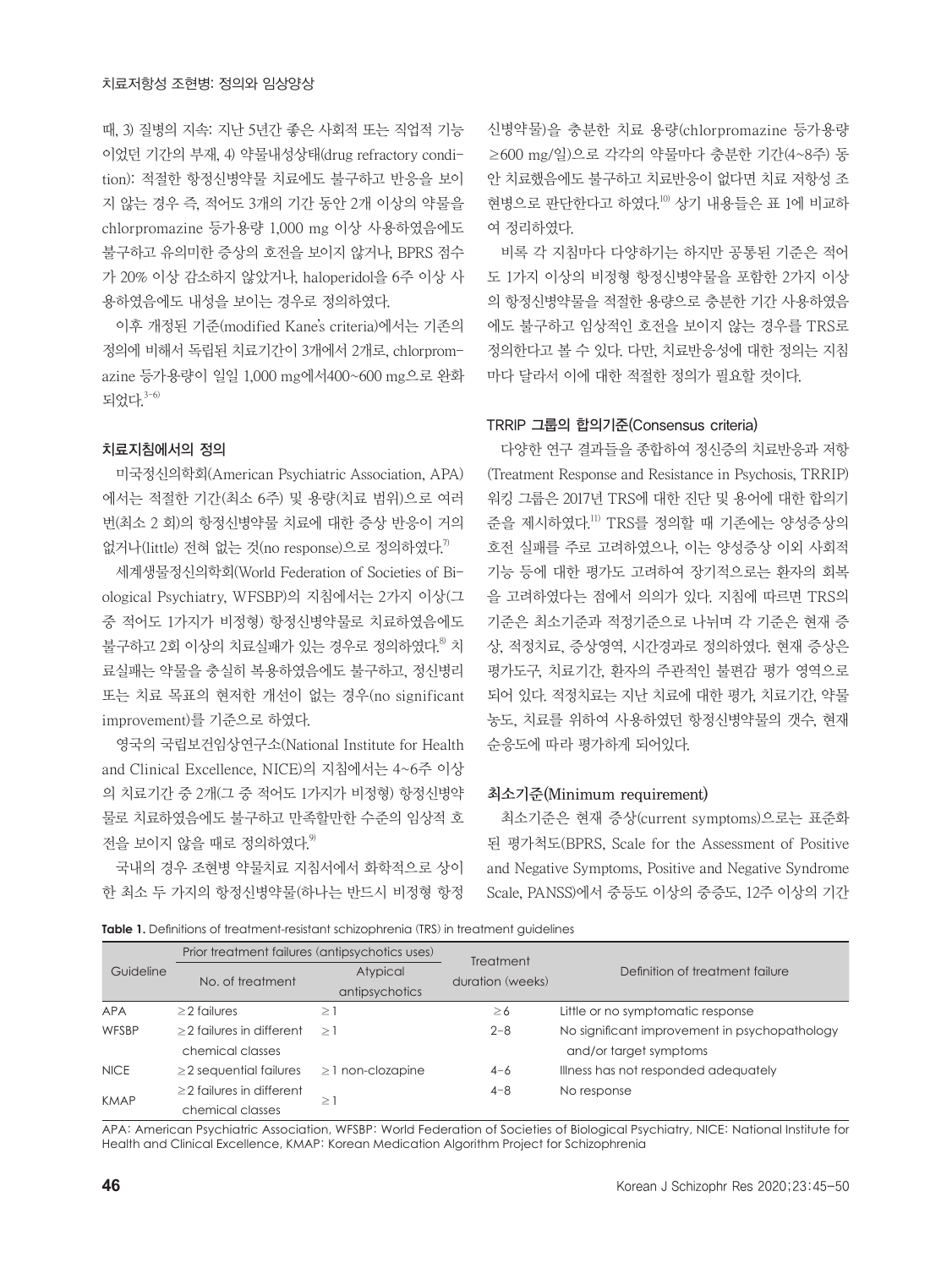을 요구하였고, 주관적 불편감 평가는 반드시 필요하지 않으 나 필요하다면 검증된 도구(예, 사회적 및 직업적 기능 평가 척도, Social and Occupational Functioning Assessment Scale, SOFAS)를 이용한 평가를 권고하였다.

적정치료(adequate treatment) 영역에서는 지난 치료의 반 응에 대하여 평가하는데 이러한 정보들은 환자, 보호자의 보 고, 진료기록, 약물 개수, 투약일지 등을 통하여 평가하도록 권 고하였다. 치료의 기간은 치료농도에서 6주 이상의 치료기간 으로 정의하였고, 각 치료 삽화의 최소 또는 평균 기간을 통하 여 산정하도록 하였다. 치료농도는 일일 chlorpromazine 등 가용량 600 mg 이상으로 각 약물의 최소농도와 평균 농도를 기록하도록 하였다. 그간 사용하였던 항정신병약물은 각각 다 른 항정신병약물을 2개 이상으로 적절하게 치료하였을 때로 정의하였다. 현재 순응도(current adherence)는 처방 받은 약 물의 80% 이상을 적정하게 복용하였을 때로, 순응도에 대한 평가는 적어도 두 가지 이상의 출처(약물 개수, 투약 기록의 검토, 환자 또는 보호자의 보고)로부터 평가해야 한다고 권고 하였다.

증상 차원(symptom dimension) 영역은 양성, 음성, 인지 증상 차원으로 정의하였다. 시간 경과는 조기 발생(치료 시작 이후 1년 이내 발생), 중기 발생(치료 시작 이후 1~5년 기간 중 발생), 지연 발생(치료 시작 이후 5년 이후 발생)으로 정의하였 다. 해당 내용은 표 2에 정리하였다.

#### 적정기준(Optimum requirement)

현재 증상에 대한 평가로는 표준화된 평가척도를 이용한 전향적인 치료의 평가로, 심각도는 6주 이상의 관찰 기간 동 안 증상이 중등도 이상이거나 20% 미만의 증상 감소를, 기간 은 치료저항의 기간이 12주 이상으로 정의하였다. 주관적 불 편감의 평가는 반드시 필요하지 않으나 필요하다면 SOFAS 와 같은 검증된 도구를 이용한 평가를 권고하였다.

적정치료 영역에서는 기존 치료받았던 항정신병약물의 수 에 대한 정의, 현재 순응도에 대한 영역이 다소 추가되었지만 나열하여 보면, 지난 치료의 반응에 대하여 평가하는데 이러 한 정보들은 환자, 보호자의 보고, 진료기록, 약물 개수, 투약 일지 등을 통하여 평가하도록 권고하였다. 치료의 기간은 치 료농도가 되었을 때 6주 이상 유지되는 기간으로 정의하였고, 각 치료 삽화의 최소 또는 평균 기간을 통하여 산정하도록 하 였다. 치료농도는 일일 chlorpromazine 등가용량 600 mg 이 상으로 각 약물의 최소농도와 평균 농도를 기록하도록 하였 다. 그간 사용하였던 항정신병약물은 2개 이상의 다른 항정신 병약물을 사용하였고 또한 최소 1가지 이상의 장기지속형 주 **Table 2.** Definitions of treatment-resistant schizophrenia (TRS) and ultra-treatment resistant schizophrenia (UTRS)

| TRS definition (minimum) |                                                                                                                                                                                                                                   |  |  |
|--------------------------|-----------------------------------------------------------------------------------------------------------------------------------------------------------------------------------------------------------------------------------|--|--|
| Disease status           |                                                                                                                                                                                                                                   |  |  |
| Severity                 | $\geq$ Moderate symptom severity                                                                                                                                                                                                  |  |  |
|                          | Functional impairment $\geq$ Moderate impairment                                                                                                                                                                                  |  |  |
| Treatment response       |                                                                                                                                                                                                                                   |  |  |
| Non-response             | <20% symptom reduction over<br>$>6$ weeks                                                                                                                                                                                         |  |  |
| Treatment resistance     | $\geq$ 2 different antipsychotics                                                                                                                                                                                                 |  |  |
| Dosage                   | Equivalent to $\geq 600$ mg                                                                                                                                                                                                       |  |  |
|                          | chlorpromazine daily                                                                                                                                                                                                              |  |  |
| Duration                 | $\geq$ 12 weeks                                                                                                                                                                                                                   |  |  |
| Adherence                | $\geq$ 80% prescribed doses                                                                                                                                                                                                       |  |  |
| UTRS definition          |                                                                                                                                                                                                                                   |  |  |
| Disease status           | Meet above criteria                                                                                                                                                                                                               |  |  |
| Treatment response       | Meet above criteria                                                                                                                                                                                                               |  |  |
| Clozapine treatment      |                                                                                                                                                                                                                                   |  |  |
| Non-response             | Midpoint of target dosage range                                                                                                                                                                                                   |  |  |
| Duration                 | $\geq$ 3 months                                                                                                                                                                                                                   |  |  |
|                          | $\mathbf{r}$ , and the contract of the contract of the contract of the contract of the contract of the contract of the contract of the contract of the contract of the contract of the contract of the contract of the contract o |  |  |

This is a summary of the definition by the Treatment Response and Resistance in Psychosis (TRRIP) Group (Howes et al., 2016)

사제를 적어도 4개월 이상 사용하였을 때로 기준을 강화하였 다. 현재 순응도에 대한 것도 최소기준과 동일하지만, 추가적 으로 치료기간 중 사전에 환자에게 고지를 하지 않은 상태에 서 최소 2주 이상의 독립된 기간동안 적어도 2회 이상 혈중농 도를 통하여 순응도를 확인한 경우로 강화된 기준을 제시하 였다. 그 외 증상영역과 시간경과는 최소기준과 동일하다.

#### 적절한 치료 반응(Adequate treatment response)의 정의

TRRIP 그룹은 치료저항성 뿐만 아니라 적절한 치료반응 에 대해서도 정의하였는데, 증상심각도, 치료기간, 기능의 영 역을 통하여 정의하였다. 증상 심각도는 증상이 없거나, 경도 의 심각도 상태를 말하고, 치료기간은 최소 12주간의 치료 이 후에 치료 반응이 지속되는 경우, 기능적 평가는 표준화된 평 가척도(예, SOFAS)에서 경미한 수준 이상이 되지는 않아야 하는 것으로 정의하였다. 조금 덜 엄격한 치료반응의 정의로 는 6개월 이상 안정적으로 유지되는 경도를 넘지 않는 양성 및 음성증상, 기능 수준은 경도를 넘지 않는 정도(SOFAS 점 수가 60점 초과)를 말한다.

### 치료저항성 조현병의 유병률

연구에 따라 다르지만 조현병으로 치료받는 환자들 중 약 30~50%가 치료저항성을 가지고 있을 것으로 추정되고 있 다. 12-15) 일반적으로 조현병은 남성의 유병률이 더 높은 것으로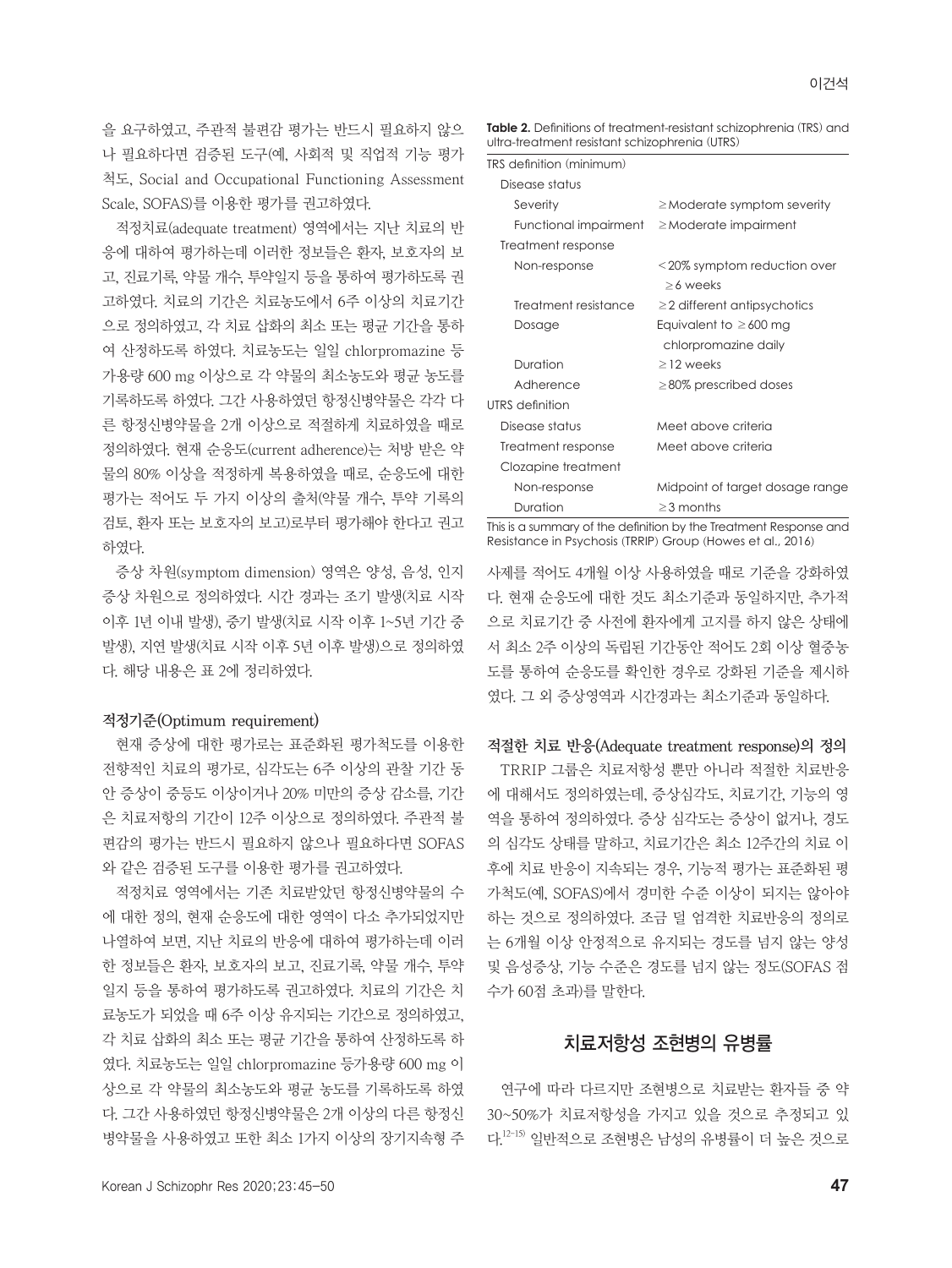알려져 있으나, 16) TRS의 경우 성별에 따른 유병률의 차이는 없는 것으로 나타났다. 17-19) 이러한 TRS 환자의 약 30~60%에 서 clozapine 치료에 반응하는 것으로 알려져 있다.<sup>20-22)</sup>

일반적으로 도시지역에서의 거주는 조현병 발병의 위험을 높인다는 기존의 연구와는 달리,<sup>23)</sup> TRS의 경우 시골 거주가 위험 요인이 될 수 있다는 보고가 있다. 이는 지리적인 차이로 인해 지역에 따라 처방 지침이나 병태 생리의 차이가 나타날 것으로 추측하였다. 19) 첫 조현병 진단 당시 TRS 환자들은 입 원가능성이 높고, 직전 해에 향정신성 약물을 사용하거나 30 일 이상 정신병원에 입원했을 가능성이 더 높은 것으로 보고 되었다.

유전적 경향은 TRS 환자의 경우 조금 더 가족적인 경향을 나타내고 있었다. 24) 조현병 환자의 일차친족을 대상으로 한 연구에서 TRS 1차 친족의 조현병 비율은 TRS가 아닌 환자 의 경우와 비교하였을 때, 건강대조군이나 TRS가 아닌 조현 병 집단보다 유의미하게 높은 것으로 나타났다. 25)

### 치료저항성 조현병의 원인과 임상적 특성

치료저항의 원인으로 우선 환자측 변수로는 약물 순응도 를 들 수 있다. 또한 동반되는 물질사용장애가 있는 경우, 사 회적 지지의 수준, 치료에의 협조정도, 신체적 동반 질환, 부작 용, 내성 등이 원인이 될 수 있다. 의사측 변수로는 이전 약물 시도의 적절성, 다약제의 사용 등이 원인이 될 수 있다.

 $\text{Kinon}^{26}$ 은 다음의 요인들이 TRS 환자의 치료반응성에 영 향을 미친다고 하였고, 이러한 원인들은 각각이 따로 또는 합 하여 치료결과에 영향을 미친다고 하였다. 각 요인들은 다음 과 같다. 병전 적응이 좋지 않은 경우, 정신병의 가족력, 성별 (남성), 치료 초기 기능이 좋지 않은 경우, 발병시기가 어린 경 우, 질병 초기에 입원한 경우, 자살위험도, 물질 사용 장애, 치 료받지 않은 기간(duration of untreated psychosis, DUP)이 긴 경우, 치료 초기 음성증상, 양성증상이나 일반 정신병리 증상이 낮을 때, 중추신경계의 연결성이 손상된 경우, 대상피 질(cingulate cortex)나 시상(thalamus)에서 글루타메이트 (glutamate)의 활성도가 높은 경우, 도파민 D2 binging potential이 낮은 경우, 항정신병약물로 인해 유발된 추체외로 증상(extrapyramidal symptoms, EPS)이 발생한 경우, 초기 항정신병약물 치료에 있어 반응이 좋지 않은 경우, 동반질환, 재발 또는 지속되는 정신병, 약물 순응도가 좋지 않은 경우, 다유전적 요인, 거주지역, 인종 등이었다. 26) 다만, 이러한 요인 들은 TRS의 명확한 예측인자는 아니다.

임상적으로 TRS 환자들은 다른 정신질환을 가진 이들과

비교할 때, 좋지 못한 치료 경과를 보인다. 이들은 일상 생활의 과업에 있어 낮은 성취율을 보이고, 낮은 결혼율, 높은 시설 거 주율을 보이는 것으로 알려져 있다. 27) 치료비는 미국의 경우 다 른 관해된 조현병 환자들에 비해 3배에서 11배까지 많이 드는 것으로 나타났다.<sup>28)</sup> 병전 낮은 사회적 기능, 긴 DUP,<sup>29)</sup> 이른 연령에서의 발병도 하나의 특징으로 제시되고 있다. 17,19,30,31) 하 지만 다른 연구에서는 질병의 지속기간이 교란 변수가 될 수 있다는 의견도 있다. 18)

브라질에서 이루어진 무작위 전향적 연구에서 2가지 이상 의 항정신병약물을 사용하였음에도 치료에 실패한 경우를 TRS로 정의하였을 때, TRS를 예측하는 가장 중요한 예측 인자는 기저 PANSS 점수가 낮은 경우였다. 32)

덴마크에서 이루어진 코호트 연구에서 TRS 환자는 그렇지 않은 경우에 비해서 동반된 성격 장애가 더 많았고, 시골 거 주, 학력이 높은 경우, 과거 자살기도가 있는 경우에서 더 많 이 나타난다고 보고하고 있다. 19) 또한 처음 조현병 진단을 받 았을 당시 TRS 환자에서 조금 더 입원치료를 받았던 경우가 많았던 것으로 보고되고 있으나, 이는 국가간 치료지침 등의 차이를 고려해야 할 것이다.

TRS 환자의 경우 인지기능에서도 TRS가 아닌 조현병 환 자에 비해 낮은 것으로 나타났다. 특히 언어 학습과 기억력에 서 더 큰 장애를 가지고 있었다. 33,34) 또한 처리속도와 실행기 능에 있어서도 더 큰 장애를 나타내는 것으로 나타났다. 35)

## 극치료저항성 조현병 (Ultra-treatment resistant schizophrenia)

Clozapine은 1958년 합성되고 임상적 적용가능성에 대한 연구를 거듭하여 1972년 조현병 환자의 치료에 상업적 사용 이 시작되었으나, 무과립구증(agranulocytosis)을 유발할 위험 성으로 인하여 1975년 임상적 사용이 중단되게 되었다. 36,37) 하 지만, 1990년 미국 식품의약품 안전청(U.S. Food and Drug Administration)에서 주기적인 혈액 검사를 전제로 약물사용 을 다시 허가받은 이래로 clozapine은 현재까지 TRS 환자의 치료에 유일하게 효과가 있는 것으로 알려진 약물이다. 38) 하지 만 불행하게도 모든 TRS 환자들이 clozapine에 적절하게 효 과를 보이는 것은 아니다. 39) 극치료저항성 조현병(ultra-treatment resistant schizophrenia, UTRS)이란 clozapine 사용 이후에도 적절한 반응을 보이지 않는 경우를 말한다. UTRS 는 정신병적 증상의 영향으로 인하여 도파민, 글루타메이트 또는 다른 수용체의 약물에 대한 항정신병 약물의 약리학적 효과가 급격하게 낮은 상태이다. 26)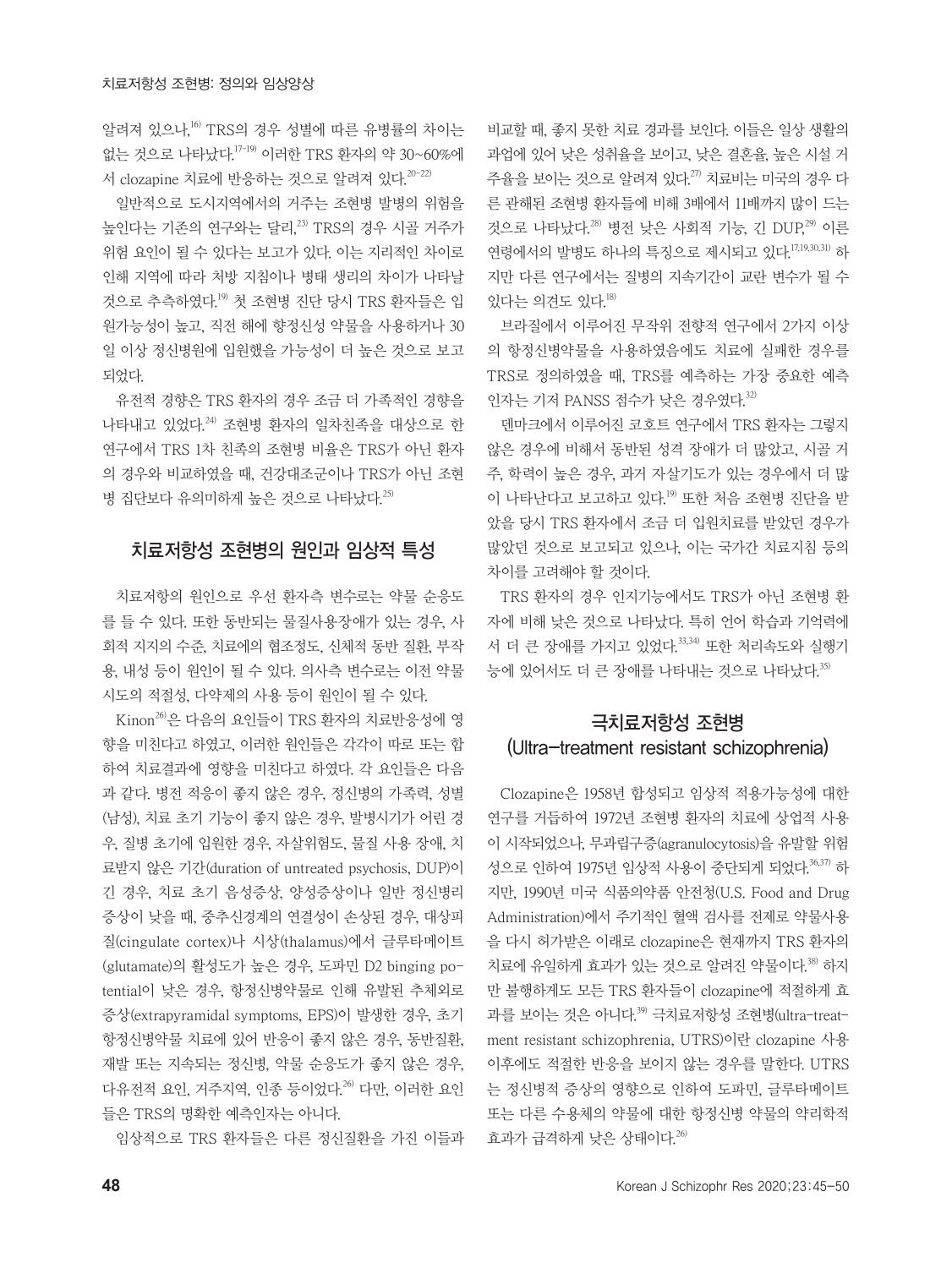Clozapine 치료 저항성은 8주 이상 혈중농도 350 μg/L 이 상의 적절한 치료에도 불구하고 치료반응을 보이지 않는 경 우로 정의한다. 40) 증상에 대한 평가는 BPRS를 기준으로 20% 미만으로 호전을 보이면서 그 총점이 45점 이상인 경우, 5년 이상의 기간 동안 사회적 직업적 기능에서 안정적인 기간을 보 이지 않은 경우로 전반적 기능 평가 척도(Global Assessment of Functioning Scale) 점수 40점 이하, CGI 점수 4점 이상인 경우로 정의한다. 40)

UTRS의 유병률은 연구에 따라 다르지만, 대개 clozpine 을 치료받는 환자들 중의 40~70%가량에서 여전히 증상의 호 전을 보이지 않는 것으로 알려져 있다. 41) UTRS의 원인은 밝 혀져 있지 않지만, 주요 원인 중의 하나로 유전적 다형성으로 인하여 치료에 저항을 보이는 것으로, 이전 연구에서 DRD3 Ser9Gly, HTR2A His452Tyr, C825T GNB3의 다양성이 반 복적으로 확인되고 있다.<sup>41)</sup> 임상적으로는 클로자핀 치료에 대 한 좋은 반응을 보이는 집단은 상대적으로 낮은 연령, 낮은 PANSS 음성 척도, 편집형(paranoid type)의 경우로 알려져 있다. 42) 또한 clozapine 치료 저항성을 보이는 조현병 환자의 경우 clozapine 신속대사자(rapid metabolizer)일 경우를 고 려하여야 한다. Clozapine은 사이토크롬(cytochrome) P450 1A2 (CYP1A2)에 의해 주로 대사되는데, 고속대사자는 동일 용량을 투여하더라도 혈중 농도가 낮아져 효과가 불충분하 게 된다. 또한 일부 젊은 남성 흡연자의 경우 일일 투여량이 900 mg일 경우에도 치료에 실패할 가능성이 있음이 보고된 바 있다. 43)

따라서 약물농도 확인이 항상 권고되는 바는 아니지만, UTRS 환자의 경우 처방되는 clozapine 용량이 적절한 수준 으로 처방된 이후 약 8~12주 이후 약물농도 확인을 통한 순 응도 및 치료농도 확인이 필요할 수도 있다. 아니면 입원 등 을 통하여 환자의 생활습관, 순응도 등을 확인하여 볼 수도 있다.

TRRIP 그룹의 합의지침에서는 TRS의 정의와 동일하지만, 추가적으로 적절한 clozapine 치료에도 불구하고 치료저항성 의 기준을 충족할 경우로 정의하고, 최소기준과 적정기준 모 두에서 동일하게 정의하였다. 11)

### 결 론

조현병 환자에서 적절한 약물치료에도 주요 정신장애 증상 이 지속된다면 TRS를 의심해 봐야할 것이다. 초발 조현병 환 자에서는 치료 초기 음성증상, 기저상태 또는 치료 중 인지기 능의 저하, 치료 초기 약물남용 증상, 첫 치료 중 EPS의 발생 등이 좋지 않은 반응성을 보이는 위험인자이다. 임상적 경과 로는 12주 이상 충분한 치료에도 불구하고 정신병적 증상이 지속되거나, PANSS 기준으로 6주 이상 2가지 이상의 증상이 유의미하게 지속될 경우 주의가 필요한 상태이다. 하지만, TRS 환자로 명명하기 이전에 치료순응도를 고려하면서 환자의 유 전적 요인 등에 대한 철저한 평가를 하는 것이 치료에 도움이 될 것이다. 또한 각각 다른 시기에 약물농도를 측정하는 등 객관적인 치료순응도의 확인이 필요할 것이다.

중심 단어: 임상양상·조현병·치료순응도·치료저항성·클로 자핀.

#### **ORCID iD**

Kounseok Lee https://orcid.org/0000-0002-6084-5043

#### **REFERENCES**

- 1) Saha S, Chant D, Welham J, McGrath J. A systematic review of the prevalence of schizophrenia. PLoS Med 2005;2:e141.
- 2) Kane J, Honigfeld G, Singer J, Meltzer H. Clozapine for the treatment-resistant schizophrenic. A double-blind comparison with chlorpromazine. Arch Gen Psychiatry 1988;45:789-796.
- 3) Farde L, Nordstrom AL, Wiesel FA, Pauli S, Halldin C, Sedvall G. Positron emission tomographic analysis of central D1 and D2 dopamine receptor occupancy in patients treated with classical neuroleptics and clozapine. Relation to extrapyramidal side effects. Arch Gen Psychiatry 1992;49:538-544.
- 4) Kane JM, Marder SR. Psychopharmacologic treatment of schizophrenia. Schizophr Bull 1993;19:287-302.
- 5) Kinon BJ, Kane JM, Johns C, Perovich R, Ismi M, Koreen A, *et al*. Treatment of neuroleptic-resistant schizophrenic relapse. Psychopharmacol Bull 1993;29:309-314.
- 6) Barnes TR, McEvedy CJ. Pharmacological treatment strategies in the non-responsive schizophrenic patient. Int Clin Psychopharmacol 1996;11 Suppl 2:67-71.
- 7) Lehman AF, Lieberman JA, Dixon LB, McGlashan TH, Miller AL, Perkins DO, *et al*. Practice guideline for the treatment of partients with schizophrenia, second edition. Am J Psychiatry 2004;161:1-56.
- 8) Hasan A, Falkai P, Wobrock T, Lieberman J, Glenthoj B, Gattaz W, *et al*. World Federation of Societies of Biological Psychiatry (WFSBP) guidelines for biological treatment of schizophrenia, part 1: update 2012 on the acute treatment of schizophrenia and the management of treatment resistance. World J Biol Psychiatry 2012;13:318-378.
- 9) National Institute for Health and Care Excellence. Psychosis and schizophrenia in adults: prevention and management. London: National Institute for Health and Care Excellence;2014.
- 10) Lee JS, Yun JY, Kang SH, Lee SJ, Choi JH, Nam B, *et al*. Korean Medication Algorithm for Schizophrenia 2019, second revision: treatment of psychotic symptoms. Clin Psychopharmacol Neurosci 2020;18:386-394.
- 11) Howes OD, McCutcheon R, Agid O, de Bartolomeis A, van Beveren NJ, Birnbaum ML, *et al*. Treatment-resistant schizophrenia: Treatment Response and Resistance in Psychosis (TRRIP) working group consensus guidelines on diagnosis and terminology. Am J Psychiatry 2017;174:216-229.
- 12) Elkis H. Treatment-resistant schizophrenia. Psychiatr Clin North Am 2007;30:511-533.
- 13) Essock SM, Hargreaves WA, Covell NH, Goethe J. Clozapine's effectiveness for patients in state hospitals: results from a randomized